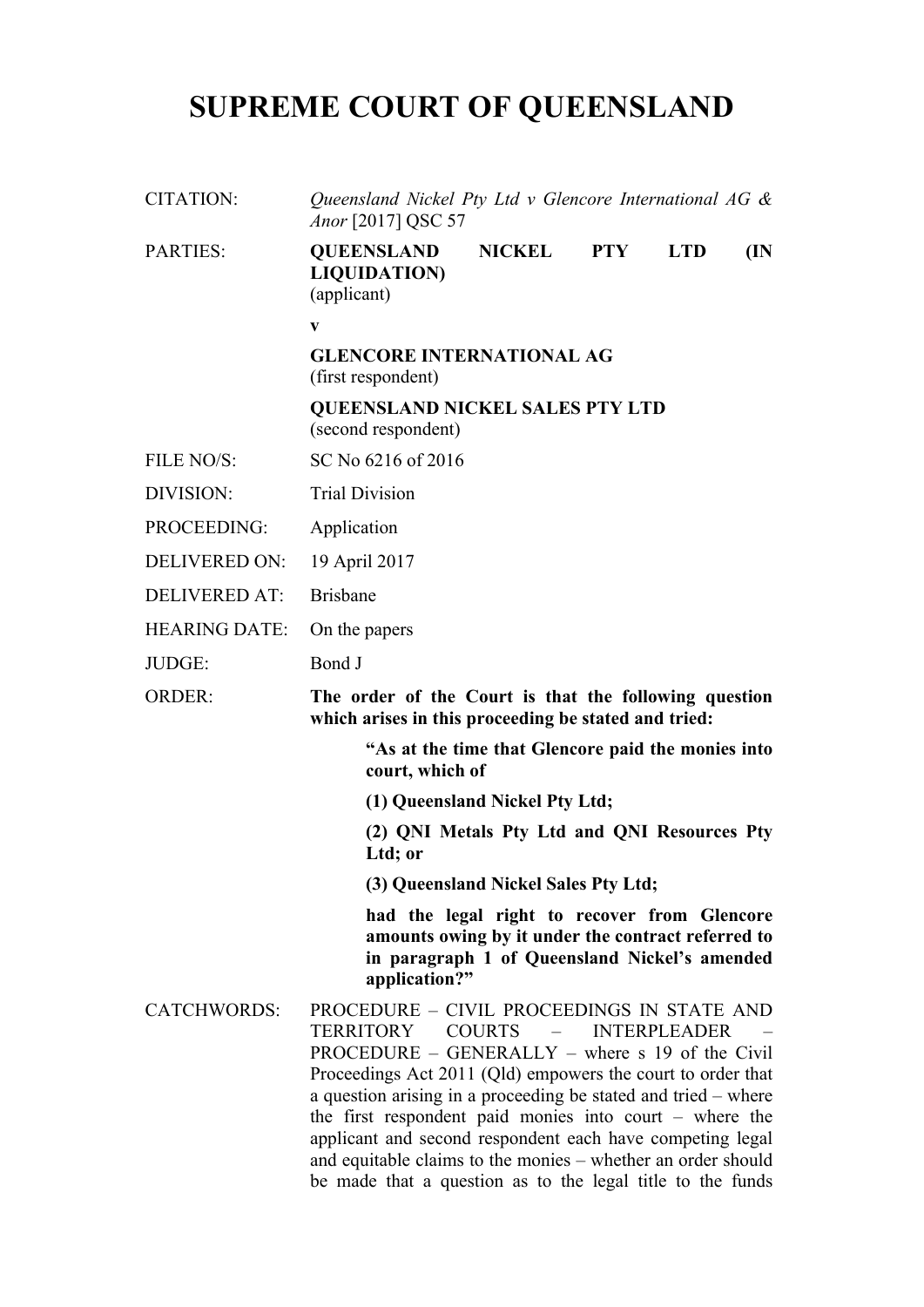should be stated and tried

*Civil Proceedings Act* 2011 (Qld), s 19 *Uniform Civil Procedure Rules* 1999 (Qld), r 171

*Callide Power Management Pty Ltd v Callide Coalfields (Sales) Pty Ltd (No 3)* [2015] QSC 295, cited *Oceltip Pty Ltd v Noble Resources Pte Ltd* [2016] QSC 246, cited *QNI Resources Pty Ltd v Park* [2016] QSC 222, cited *Queensland Nickel Sales Pty Ltd v Glencore International AG* [2016] QSC 269, cited *Reading Australia Pty Ltd v Australian Mutual Provident Society* (1999) 217 ALR 495, cited

- COUNSEL: A Crowe QC, with C Curtis, for the applicant No appearance for the first respondent K S Byrne for the second respondent
- SOLICITORS: HWL Ebsworth for the applicant No appearance for the first respondent Alexander Law for the second respondent
- [1] In *Queensland Nickel Sales Pty Ltd v Glencore International AG* [2016] QSC 269 I set out the factual background to this proceeding. I will repeat only part of that background, but the entire background there set out continues to be relevant.
- [2] This proceeding referred to as the "Glencore interpleader proceeding" is one of a number of related proceedings being managed by me together on the commercial list.<sup>1</sup>
- [3] The current status of this proceeding is:
	- (a) On 23 June 2016 Glencore International AG ("Glencore") commenced the proceeding by originating application. Glencore was conscious that it owed US\$3,759,246.71 to one or other of the old joint venture manager, Queensland Nickel, or, its replacement, Queensland Nickel Sales, and that those two parties were in dispute as to which of them was entitled to that sum.
	- (b) Glencore's application was an application for relief by way of interpleader. The relief which Glencore sought was an order that it pay the disputed sum into court and ancillary orders aimed at ensuring the disputing claimants could advance no claim against it, but could be left to fight out their entitlement in respect of the monies paid into court. Amongst other things, Glencore applied for "such orders and directions as the Court thinks fit for the determination of all matters in dispute between [Queensland Nickel and Queensland Nickel Sales] in respect of [the amount of US\$3,759,246.71 which Glencore proposed to pay into court]."
	- (c) On 30 June 2016 Queensland Nickel filed an interlocutory application within the Glencore interpleader proceeding, seeking -
		- (i) a declaration that Queensland Nickel was entitled to be paid the amount of US\$3,759,246.71; and

<sup>&</sup>lt;sup>1</sup> In these reasons I use the terms defined in the glossary adopted in the case management orders made by me. For convenience I set out the glossary in the appendix to these reasons.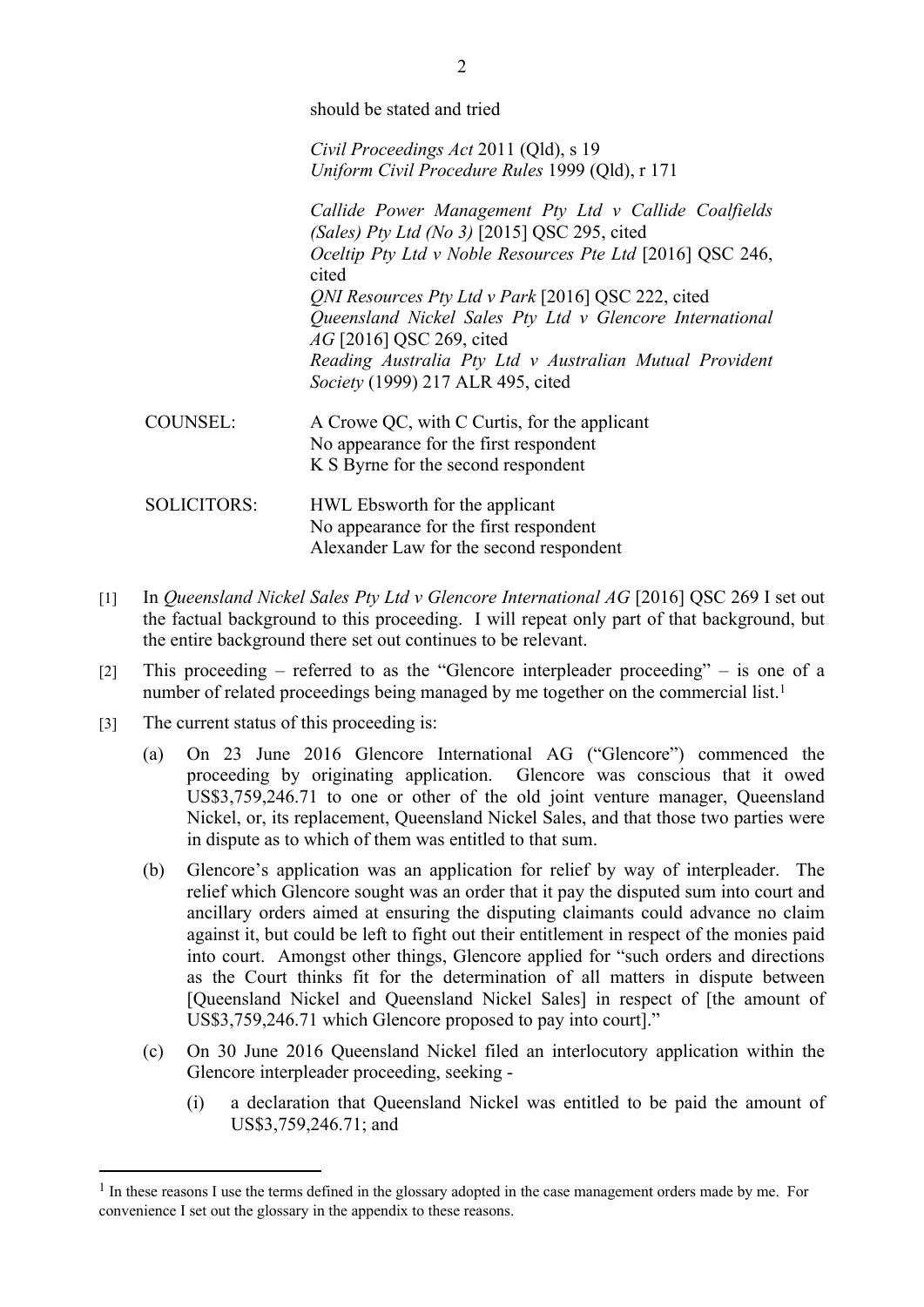- (ii) an order that Glencore pay that amount, or an equivalent amount in Australian currency, to Queensland Nickel.
- (d) On 8 July 2016, Queensland Nickel Sales filed by leave its own interlocutory application within the Glencore interpleader proceeding. It sought orders that Queensland Nickel's interlocutory application within the Glencore interpleader proceeding be stayed as an abuse of process, struck out or dismissed, or struck out pursuant to UCPR r 171.
- (e) On 8 July 2016, the following orders were made by consent of all three parties:
	- 1 Pursuant to section 19(1)(c) of the *Civil Proceedings Act* 2011 (QLD), [Glencore] pay into the Court the amount of US\$3,759,246.71 (the "Final Amount") claimed against it by each of the Claimants, less the deductions authorised by Order 4.
	- 2 No action be brought against [Glencore] by any of [Queensland Nickel and Queensland Nickel Sales] in respect of the Final Amount.
	- 3 [Glencore] be excused from further appearance in these proceedings.
	- 4 [Glencore's] cost incurred in these proceedings be fixed at AUD 25,000 and be deducted from the Final Amount.
	- 5 The Application of [Queensland Nickel] filed 30 June 2016 and the application of [Queensland Nickel Sales] filed and read by leave 8 July 2016:-
		- (a) be adjourned *sine die*; and
		- (b) be set down, for mention only, before His Honour Justice Bond at 4.30pm on 11 July 2016
	- 6 Costs of [Queensland Nickel] and [Queensland Nickel Sales] be reserved.
- (f) On around 6 December 2016, Glencore paid \$5,028,430.17 into Court.
- (g) My judgment in *Queensland Nickel Sales Pty Ltd v Glencore International AG* [2016] QSC 269 dismissed the application by Queensland Nickel Sales. The application by Queensland Nickel still stands adjourned.
- [4] Queensland Nickel and Queensland Nickel Sales are competing claimants to the monies paid into court by Glencore. The evidence also suggests that Vale Nouvelle Caledonie, a foreign company, may wish to advance a proprietary claim against the monies based on a retention of title clause. Vale entered an appearance on 4 August 2016 and confirmed it claimed a security interest in the funds now paid into court. It did not seek to be joined as a party at that stage but a direction was made that Vale be provided with all documents filed in the proceeding.
- [5] No direction has yet been made that the competing contentions of the parties should be identified by the delivery of pleadings. I do, however, have material before me which at least outlines the cases which Queensland Nickel and Queensland Nickel Sales each advance.
- [6] As to Queensland Nickel, I have the interlocutory application; the submissions filed in support of that application; the supporting affidavit of Ms Trenfield and the parts of the affidavit of Mr Cowling (filed by Glencore) incorporated by reference. Essentially Queensland Nickel contends:
	- (a) The Glencore contract was a contract in writing to which Glencore, Queensland Nickel, QNI Metals and QNI Resources were all parties.
	- (b) On the proper construction of the contract, only Queensland Nickel was intended to be legally bound by its terms, despite the fact that QNI Metals and QNI Resources were also parties. Queensland Nickel must have had the legal title to any chose in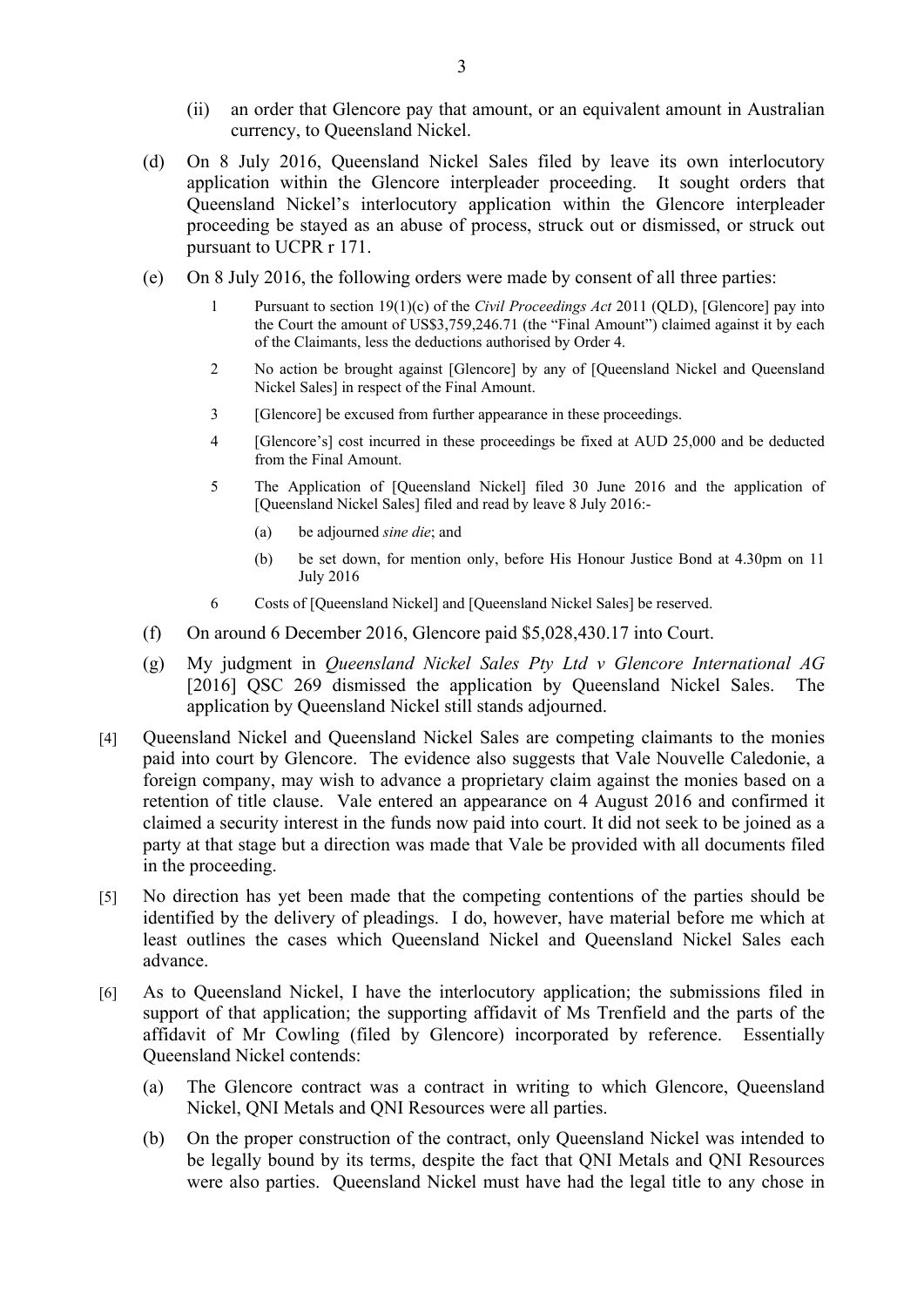action which arose in respect of the contract and, accordingly, has the legal right to be paid the monies in court.

- (c) If Queensland Nickel has any obligations to QNI Metals, QNI Resources or Queensland Nickel Sales in terms of how it must deal with any money received from Glencore, or has any obligation to hold any sums received from Glencore on trust, those are not matters relevant to this proceeding which is solely concerned with which party has a legal right to receive the monies paid into court.
- [7] As to Queensland Nickel Sales, some light is shed on its attitude by material adverted to in the affidavit of Ms Trenfield and Mr Cowling. But I also have an outline of contentions which has been filed by QNI Metals, QNI Resources and Queensland Nickel Sales. The position of Queensland Nickel Sales (relevantly, the procedural position having moved on somewhat since the outline was filed) seems to be:
	- (a) There is no dispute as to the existence of the Glencore contract or its terms.
	- (b) On the proper construction of the contract, Queensland Nickel entered into the contract as agent for QNI Metals and QNI Resources as disclosed principals. They and not Queensland Nickel must have had the legal title to any chose in action which arose in respect of the contract.
	- (c) QNI Metals and QNI Resources assigned the benefit of the Glencore contract to Queensland Nickel Sales and, accordingly, Queensland Nickel Sales has the legal right to be paid the monies in court.
	- (d) If, contrary to the foregoing, Queensland Nickel had the legal title to any chose in action which arose in respect of the contract, it held that right as bare trustee for QNI Resources and QNI Metals, and it had no beneficial interest in the chose (or the monies paid into court) and no right of indemnity in relation thereto.
- [8] The question has arisen in case management hearings before me as to the appropriate means of proceeding towards a resolution of the competing claims to the monies presently in court. I required each of the competing claimants to provide me with written submissions on the question and directed that I would resolve the matter on the papers.
- [9] The ultimate position advanced by Queensland Nickel involved the following contentions.
- [10] First, in resolving the question of the competing entitlement to the monies paid by Glencore into court I have the powers conferred on me by s 19 of the *Civil Proceedings Act* 2011 (Qld). That section relevantly provides:

## **19 Interpleader orders**

- (1) On an application for relief by way of interpleader, the court may do 1 or more of the following—
	- (a) …

…

…

- (b) order a question between the claimants be stated and tried and direct which of the claimants is to be the plaintiff and which the defendant and give any necessary directions for the trial:
- (e) decide in a summary way a question of law or fact arising on the application;
- (f) make an order it considers appropriate, including an order finally disposing of all issues arising in the proceeding.
- [11] Second, Queensland Nickel contended I could set down for decision in a summary way its claim for orders in these terms:
	- 1. Pursuant to subsection 19(1)(e) and 19(1)(f) of the Civil Proceedings Act 2011 (Qld):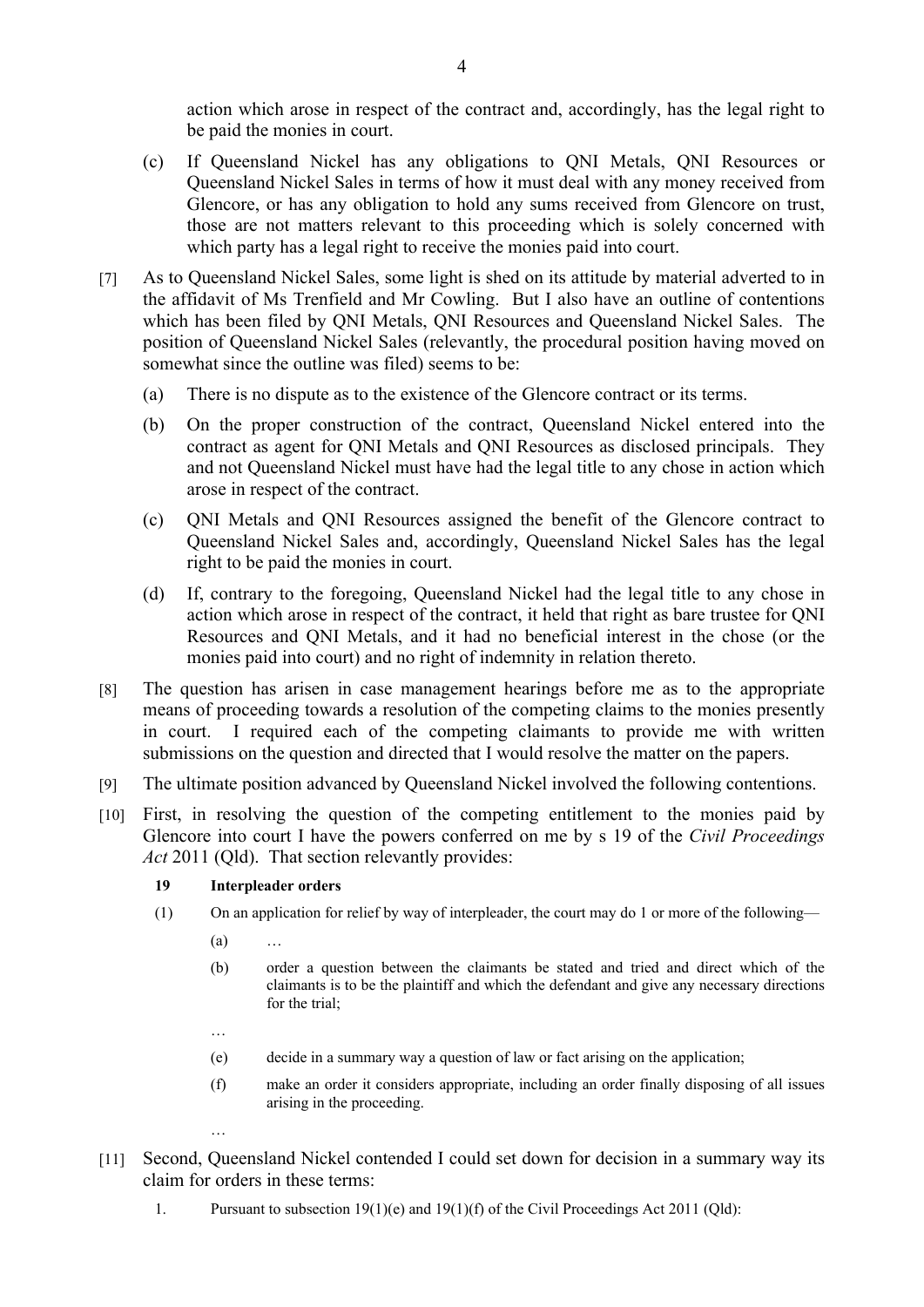- a. A declaration that [Queensland Nickel] is legally entitled to be paid the amount of USD \$3,759,246.71 (or an equivalent amount in Australian currency) owing by [Glencore] under a Contract No 227-09-15539P between [Queensland Nickel] and [Glencore] (as amended) (being the written contract identified at Tab B to the affidavit or [sic] Mr David Cowling filed on 23 June 2016 with variations identified at Tab C to Tab G of the same affidavit); and
- b. An order directing that the funds in the amount of AUD \$5,028,430.17 paid into Court by [Glencore] pursuant to the Order of Douglas J on 8 July 2016 together with any interest accrued thereon be paid out of court to [Queensland Nickel].
- c. Such further or other order dealing with the fund held in court (or any part of it) that to the court seems appropriate.
- [12] Third, it contended that taking that course would assist because it would permit me to determine the question of the legal, but not necessarily the beneficial, entitlement to the monies in court. The question could be determined, it contended, without significant evidentiary dispute, requiring only proof of the subject contract and variations, and an affidavit of one of the General Purpose Liquidators, Ms Trenfield. It then submitted:

The affidavit of Ms Trenfield contains evidence which verifies information contained in the Cowling affidavit, in the event that verification of that Glencore contract is necessary (that is, if it is not admitted). The affidavit is otherwise relied on to set out discretionary factors for why a summary determination is appropriate (given section 19 of the Act confers a discretion to make orders). This includes that the moneys in issue are also the subject of a proprietary claim by a third party, Vale Nouvelle Caledonie ("Vale"), based on a "retention of title" clause in a supply agreement under which Queensland Nickel obtained intermediate nickel product (nickel hydroxide cake or "NHC") used to create the goods which were sold to Glencore. Vale's claim relates to a "retention of title" clause, including an interest claimed in respect of the proceeds of sale of those goods.

A discretionary reason for the summary determination application to be heard is that Queensland Nickel would (if the summary determination application was determined in its favour), be put in a position to then pursue an appropriate method of resolution of this claim and also for Queensland Nickel to seek directions as a trustee as to the proper use of the funds.

[13] Fourth, however, it embraced as its primary position support for a question formulated by me. I had invited submissions on whether that question should be separately determined. Queensland Nickel submitted stating the question would be an appropriate method of resolution of the issue of which party had the legal entitlement to the funds in issue. The question which I had formulated was in these terms:

"As at the time that Glencore paid the monies into court, which of

(1) Queensland Nickel Pty Ltd;

(2) QNI Metals Pty Ltd and QNI Resources Pty Ltd; or

(3) Queensland Nickel Sales Pty Ltd;

had the legal right to recover from Glencore amounts owing by it under the contract referred to in paragraph 1 of Queensland Nickel's amended application?"

- [14] For its part, Queensland Nickel Sales resisted Queensland Nickel's primary position. Relevantly it contended:
	- (a) A trial was necessary to permit it to advance its contention that Queensland Nickel could only ever hold its entitlement as bare trustee for Queensland Nickel Sales.
	- (b) The question of construction of the Glencore contract would be a complex issue requiring consideration of –
		- (i) the capacity in which Queensland Nickel entered into the Glencore contract;
		- (ii) the surrounding circumstances known to the parties at the time of entering into the Glencore contract, including the Joint Venture Agreement and associated agreements and the manner of operation of the refinery; and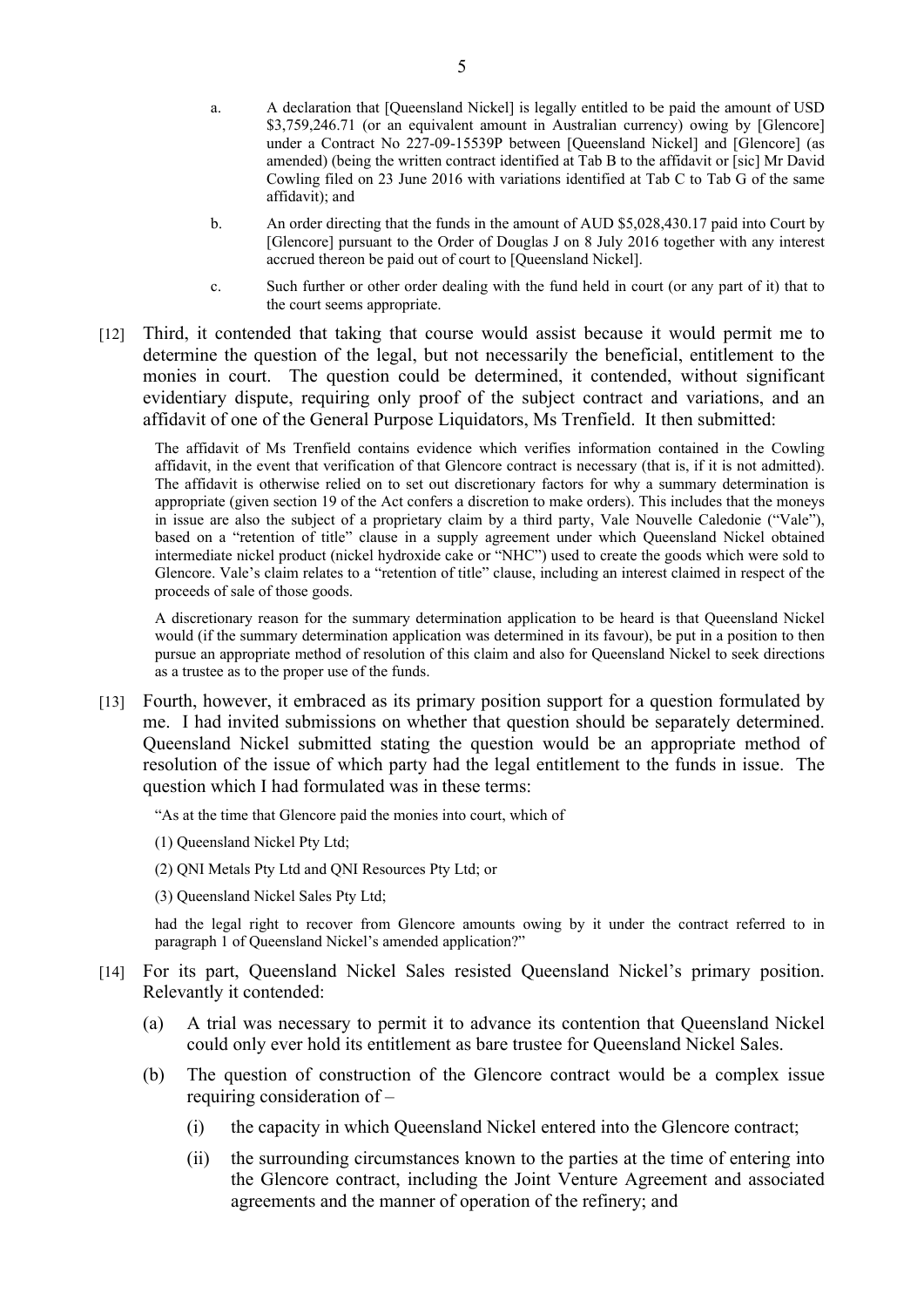- (iii) the effect on Queensland Nickel's rights under the Glencore contract of the fact that QNI Metals and QNI Resources terminated its position as manager under the Joint Venture Agreement.
- (c) The approach which I should bring to the question of whether to state a separate question was that discussed in *Reading Australia Pty Ltd v Australian Mutual Provident Society* (1999) 217 ALR 495, *Callide Power Management Pty Ltd v Callide Coalfields (Sales) Pty Ltd (No 3)* [2015] QSC 295 and *Oceltip Pty Ltd v Noble Resources Pte Ltd* [2016] QSC 246, the ultimate inquiry being whether it is just and convenient to manage the dispute by determining a separate question.
- (d) Absent pleadings it is difficult to determine whether the proposed question is presently appropriate. There would likely be disputed facts and there might be overlap of evidence between the issues which would arise in the trial of the separate question and the trial of the Queensland Nickel declarations proceeding. I should take a cautious approach and require the parties to file pleadings defining all the issues in dispute.
- [15] It seems to me that the proposition that I should set down for determination the proposed question really involves an exercise of the power which I have under s 19(1)(b) to state a question which arises between the parties. I agree that the considerations which inform the usual exercise of the power under the *Uniform Civil Procedure Rules* to order separate questions should inform the answer to the question whether I exercise the power under s 19(1)(b). I have no doubt that the question I have posed does arise between the claimants. It seems to me that it primarily involves a question of the proper construction of the Glencore contract, although it may also involve the question of the validity of any assignment.
- [16] The merit in determining the question lies primarily in the fact that the answer will dictate the shape of the subsequent contest in relation to what should happen to the monies in court. It would not involve the determination of whether the person identified as having the legal right to recover from Glencore should obtain an order that the monies be paid out to them, or any resolution of the nature of any competing claims to equitable interests in the monies. It would not involve any resolution to the question of whether Vale had any proprietary right to the monies, although it would identify the person against whom Vale might need to assert whatever rights it has and with whom it would have to negotiate.
- [17] If, for example, Queensland Nickel vindicates its contention, then it will know that the monies are to be regarded as an asset in the insolvency of Queensland Nickel. The course which it would eventually seek to persuade the court to take with the monies paid into court would be informed by the choices which the liquidators make in performance of their duties. Queensland Nickel Sales would know that it would have to establish the interests it has asserted if it was ever to dissuade the Court from dealing with the monies otherwise than in accordance with the priorities which would ordinarily apply in a liquidation. Of course, other than mere assertion, I have presently have no evidence before me which suggests there is merit in Queensland Nickel Sales' contention recorded at [7](d) above. I do note, however, that –
	- (a) in *QNI Resources Pty Ltd v Park* [2016] QSC 222 I refused QNI Metals, QNI Resources, and Queensland Nickel Sales leave to proceed in a matter in which they sought to advance a similar contention;
	- (b) on an application in the Cessna proceeding heard by me on 20 December 2016, the Palmer parties advanced a similar contention in opposing an application by the General Purpose Liquidators; advanced no substantive evidence to support it beyond the evidence considered on the leave to proceed application and then, belatedly,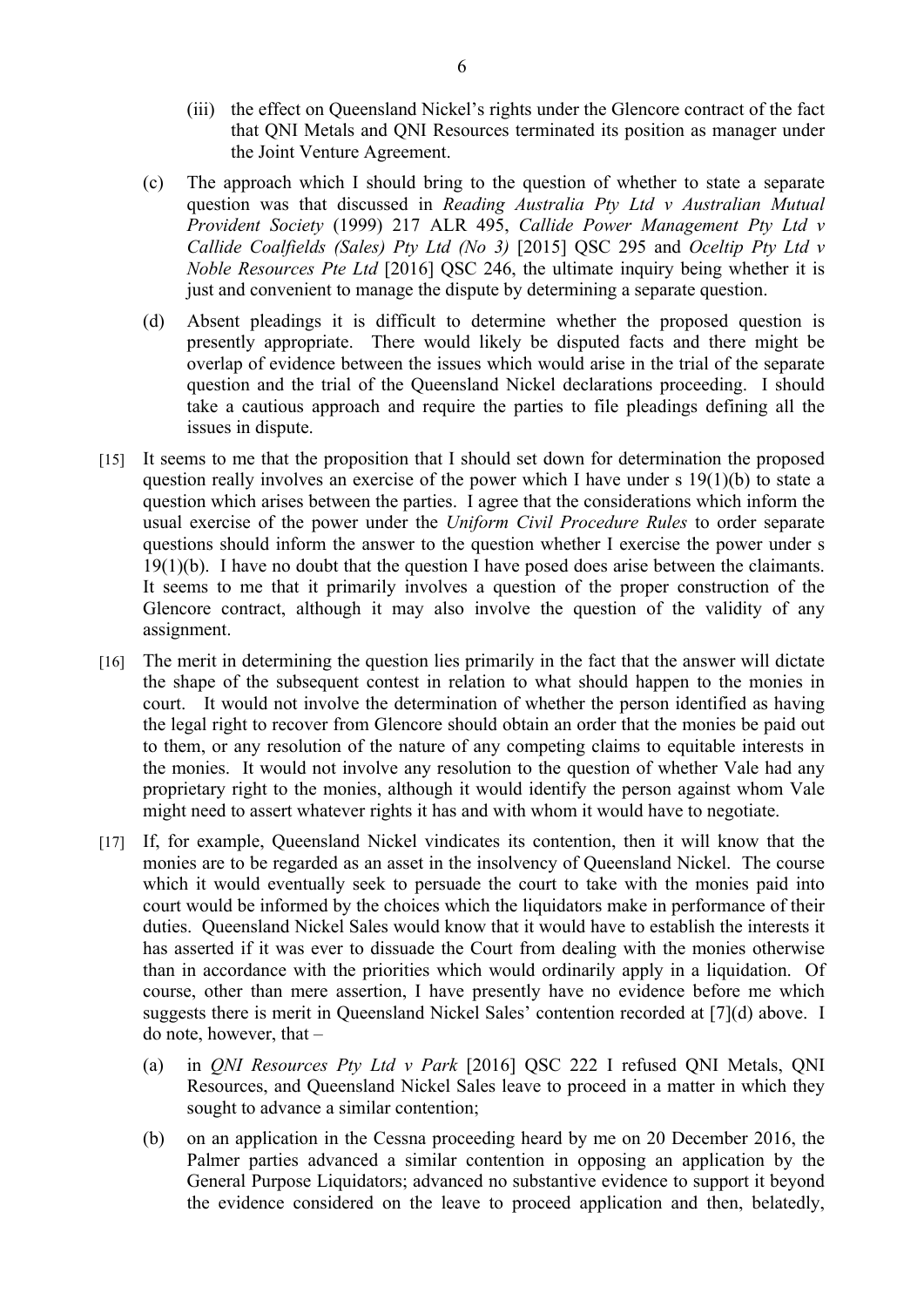conceded the principal dispute: see the discussion in *Re Queensland Nickel Pty Ltd (in liq)* [2017] QSC 56.

- [18] If, on the other hand, Queensland Nickel fails to establish sole legal title to the monies paid into court, then the question whether Queensland Nickel had any right at all to the monies would become much more complex. It would have to plead and prove an indemnity right or other claim to proprietary relief in relation to the asset. Whether it needed to do so against QNI Metals, QNI Resources, or Queensland Nickel Sales would be resolved. Whether it would seek to do so at all might involve an assessment of the merit of the asserted rights of Vale.
- [19] I conclude that there is real merit in seeking to determine the answer to the question I have posed. Despite the submissions of Queensland Nickel Sales, it seems to me that the question is relatively narrow and its resolution will assist the efficient management of the remaining issues in relation to the competing claims against the monies. Queensland Nickel Sales has submitted that there would be admissible extrinsic evidence in relation to the question of construction. I would not attempt to resolve the merits of that submission at this stage, but in my evaluation the extent of such material, if it is admissible, is likely to be much narrower than that posited by Queensland Nickel Sales. I am not persuaded that there is a significant risk of credit findings having to be made at different stages of the proceeding.
- [20] The result is that I order that the following question which arises in this proceeding be stated and tried:

"As at the time that Glencore paid the monies into court, which of

- (1) Queensland Nickel Pty Ltd;
- (2) QNI Metals Pty Ltd and QNI Resources Pty Ltd; or
- (3) Queensland Nickel Sales Pty Ltd;

had the legal right to recover from Glencore amounts owing by it under the contract referred to in paragraph 1 of Queensland Nickel's amended application?"

[21] I will hear from the parties at the next review hearing on the question of which of the claimants is to be the plaintiff and which the defendant and what directions should be given for the trial of the question.

**Appendix**

**Proceedings**